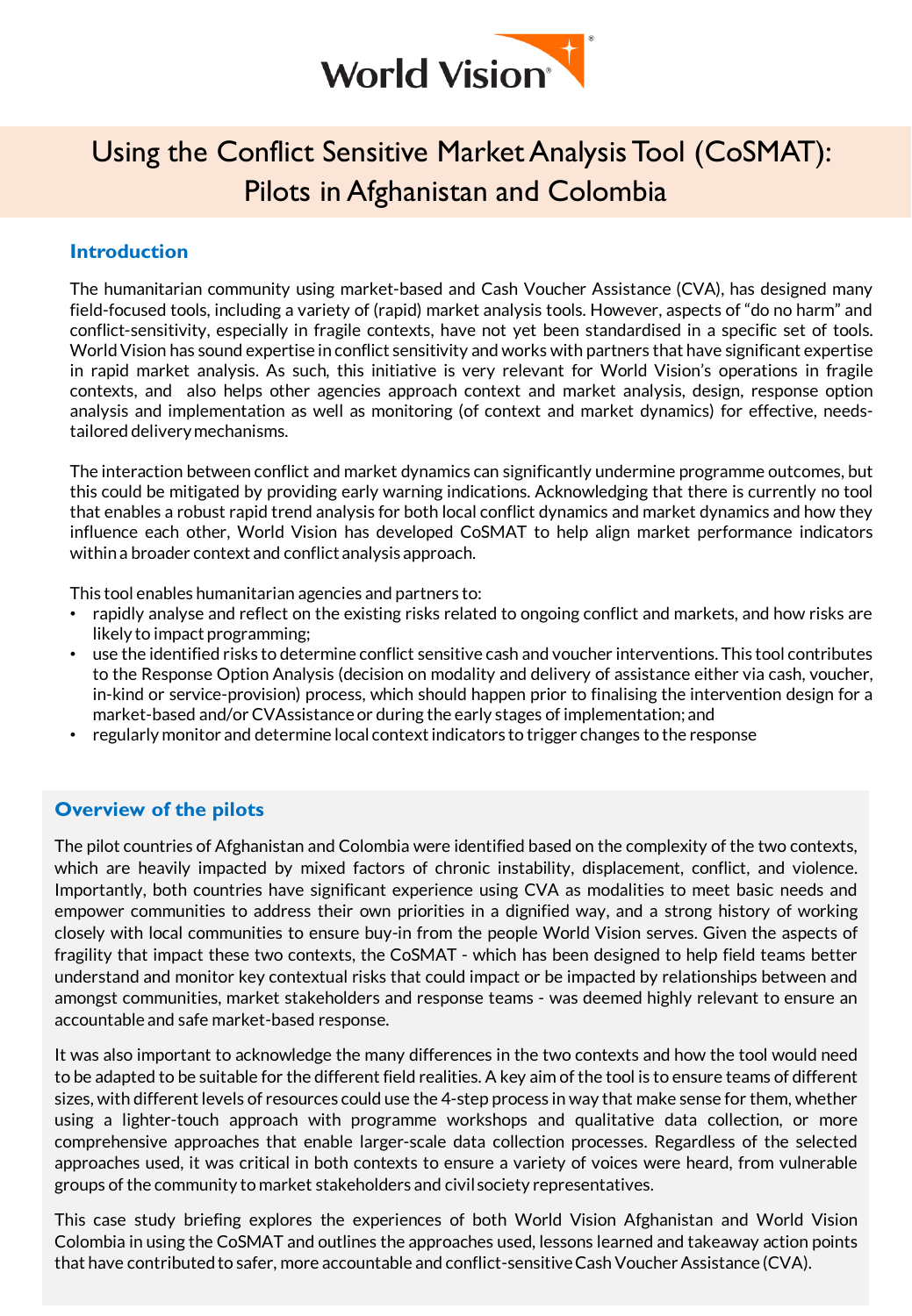

## **Cash and Voucher Assistance: Experience in Afghanistan**

#### **Background**

The province of Badghis has a population of approximately 550,000, mainly Tajiks, Pashtuns, Uzbeks, and Turkmens. It is situated in westernAfghanistan and borders Herat, Faryab and Ghor, and shares an international border with Turkmenistan. It is divided into seven districts with Qala-I–Naw being its major center. Badghis is one of the areas continually affected by natural disasters (floods and droughts) and was once on the highly contested provinces. The impacts of the disasters and conflict resulted in the displacement of 29,000 people in 2020 alone. (https://euaa.europa.eu/country-guidanceafghanistan-2020/badghis)





World Vision Afghanistan has maintained its operational presence in the province since 2001 and has over the years providing life-saving humanitarian assistance as well resilience building programmes to over than 6 million Afghans. Humanitarian assistance have been provided in Health and Nutrition; Food Security and Livelihoods; Education; Child Protection; and Water, Sanitation and Hygiene sectors.

Food security initiatives are designed toward lifesaving emergency food assistance (cash or in kind), improving agricultural production through input support, farmers' capacity building, market development and natural resources management.

#### **Cash and Voucher Assistance (CVA) in Afghanistan**

Cash and Voucher Assistance (CVA) in Afghanistan provides a lifeline to vulnerable families who have unmet basic needs, for example those who are acutely food insecure on the verge of starvation. In line with World Vision's promise to deliver 50% of humanitarian aid through cash and vouchers to 4 million of the most vulnerable children in fragile contexts by 2022, World Vision provided CVA to 120,000 people last year, enabling families to buy food and address their nutritional gaps, leveraging the power of local markets and strengthening local community traders and vendors, as well as addressing urgent humanitarian needs of most vulnerable communities .

CVA, as well as in-kind or any other modality, comes with associated risks including diversion or theft of funds, corruption, selection of beneficiaries and in transfer of cash, collusion in corruption by aid agency staff and/or money transfer staff, fraud, security risks to staff and beneficiaries and protection risks (Gender-Based Violence/ GBV) amongst others. Additionally, the humanitarian community has designed many field-focused tools, including a variety of (rapid) market analysis tools. However, aspects of "do no harm" and conflictsensitivity,especially in fragile contexts, have not yet been standardised in a specific set of tools.

The fragility and volatility of Afghanistan makes it one of the most difficult places to implement effective cash transfer programming, To address challenges faced above, World Vision piloted the application tool, namely CoSMAT (Conflict Sensitive Market Analysis Tool), in Badghis province to a) rapidly analyse and reflect on the existing risks related to ongoing conflict and markets, and how risks are likely to impact programming; b) Use the identified risks to determine conflict sensitive CVA interventions; and c) Regularly monitor and determine local context indicators to trigger changes to the response.  $\rho_{\text{age 2}}$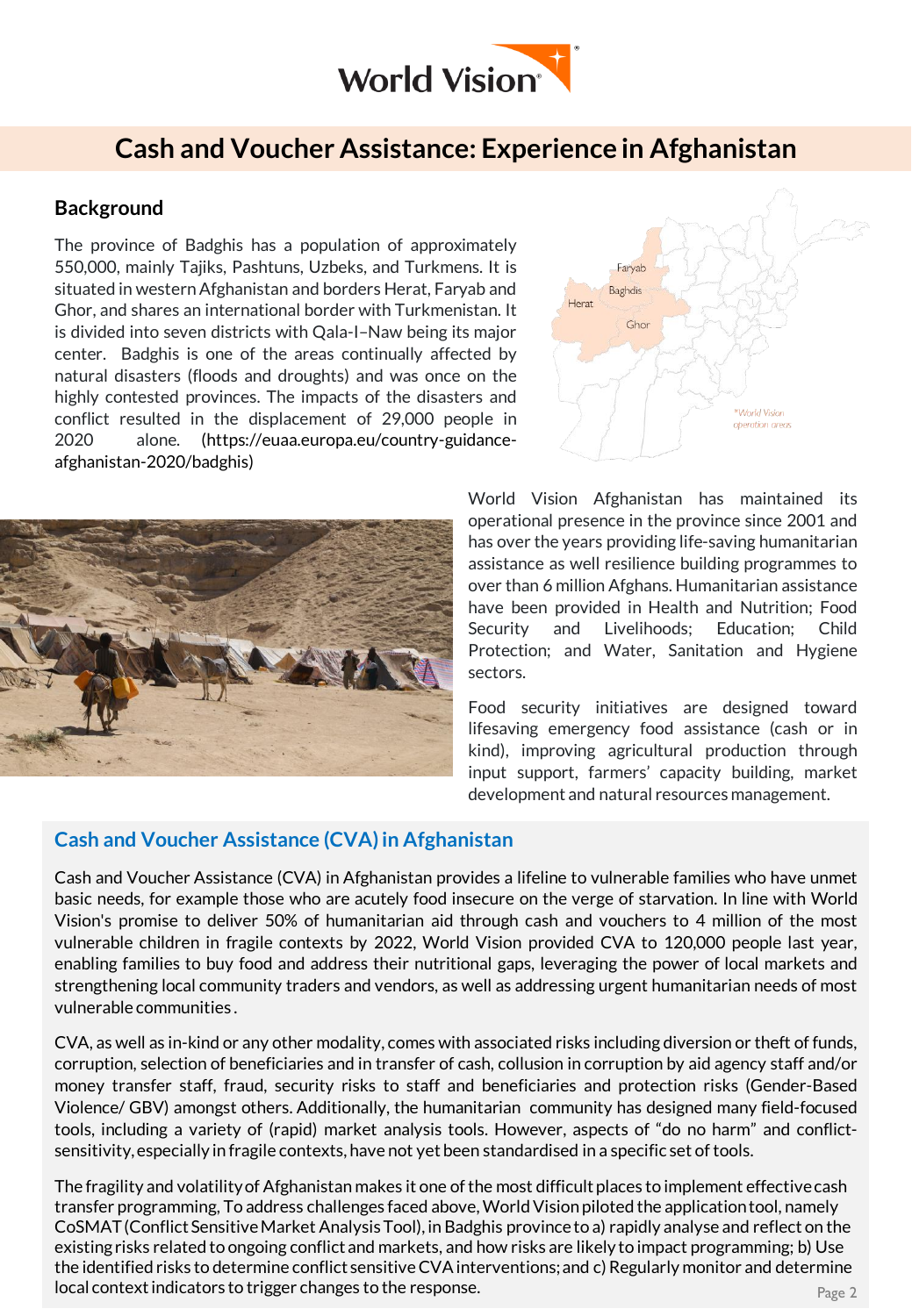#### **Activities – What Was Done**

Focus group discussions (FGDs) and key informant interviews (KIIs) were held with community members in December 2020 (disaggregated into male and female), as well local stakeholders from government, and local leadership inQala I Naw and Abkammari districts.

Discussions looked at common concerns, shared institutions, decision making processes, issues around corruption, fraud, triggers for community tensions as well identifying key risks affecting men and women in the communities. Below is a diagram illustrating the steps taken:



### **Results and Analysis**

CoSMAT allowed World Vision to have a deeper understanding of the intra-relational dynamics that contribute to the basis for CVA project design; for example: issues around access to markets which were perceived as a limiting factor for women. Inclusion and exclusion errors brought on by nepotism or coercion then can be rectified through rigorous verification processes which World Vision has included in their Standard Operating Procedures (SOPs).

A risk analysis was conducted to identify and prioritise risks, identify relevant indicator(s) and define trigger thresholds.After which, the relevant actions for each risk identified were developed for implementation should any trigger threshold be reached

The risks raised by interviewees have changed significantly with the drastic changes that have taken place in 2021.

These include increase in food prices, hyperinflation, loss of job opportunities, general economic decline, transition in government, drought, cash liquidity problems which brought a new dimensionto the overall CVA.

Restriction of women's participation in economic and social activities is a hindrance to attaining CVA project goals as access to markets for women becomes more difficult.

The tool enables to identify, monitor, mitigate risks & triggers and intentionally adapt programmatic design to absorb related shocks.

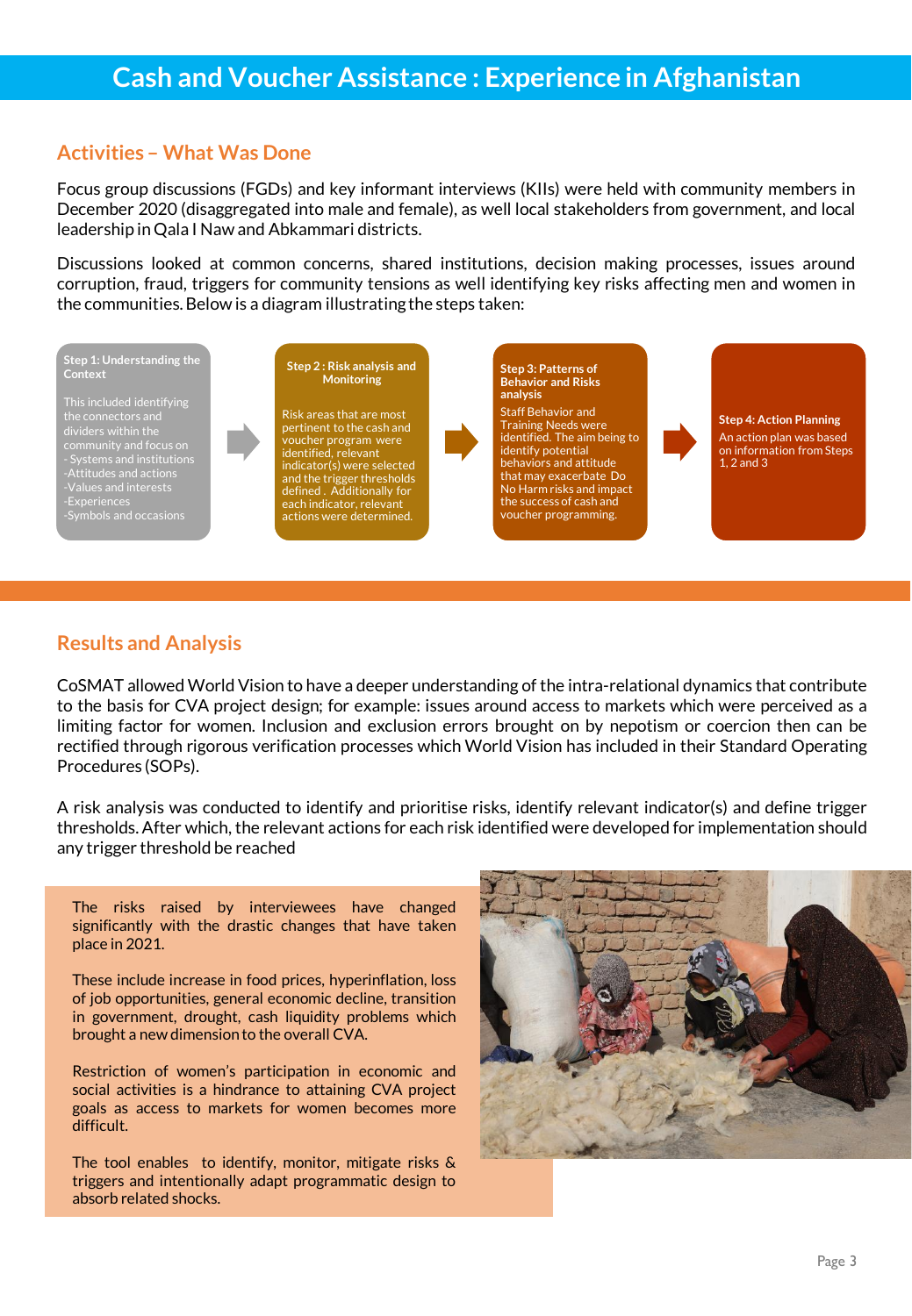

## **Cash and Voucher Assistance : Experience in Afghanistan**

## **Results and analysis (continued)**

Risks identified in the analysis as well the threshold triggers that required action included the following:

- Conflict and insecurityresulting in theft, diversionand extortionof cash from beneficiaries.
- Sudden shocks such as COVID-19resulting in increase of market prices for basic commodities.
- External influence on the impartialityof assistance to beneficiaries
- Health risks COVID-19 pandemic: beneficiaries and WVA staff are at increased risk of contracting the disease during the implementation of activities.

| <b>Risk Indicator</b>                                                                                                                                             | <b>Data Source</b>                                                                                                                                              | Frequency      | Responsible<br>Party   | <b>Baseline</b> | <b>Trigger</b><br>Threshold | Action(s)                                                                                                                                                                                                                                                                                                                                                                                                                                                                                                                |
|-------------------------------------------------------------------------------------------------------------------------------------------------------------------|-----------------------------------------------------------------------------------------------------------------------------------------------------------------|----------------|------------------------|-----------------|-----------------------------|--------------------------------------------------------------------------------------------------------------------------------------------------------------------------------------------------------------------------------------------------------------------------------------------------------------------------------------------------------------------------------------------------------------------------------------------------------------------------------------------------------------------------|
| % or proportion of beneficiaries who report<br>experiencing increased exposure to violence,<br>fraud, extortion, other protection threats due<br>to the programme | Media/news, project<br>staff, MEAL reports,<br>partner reports                                                                                                  | Monthly        | M&F Officer            | $\Omega$        | 5%                          | 1. Investigate the incidence as well verifiy case reported,<br>Confirm reports and temporarily suspend programming to<br>understand impact on WV beneficiaries, staff and volunteers<br>and risk for reoccurance, Advocate and engage with local<br>leadership in addressing the concerns and issues raised.<br>Reassess security conditions in the area. Inform communities<br>on actions taken as well inform the donor. Depending on<br>findings of security assessment, need to revisit the<br>programmatic approach |
| % of individuals who believe that WV uses a<br>fair selection process to identify benefeciaries                                                                   | <b>Project beneficiary list</b><br><b>Xcheck with monitoring</b><br>data (spot checks, signed<br>receipts), project staff or<br>partner reports, PDM<br>reports | <b>Monthly</b> | <b>M&amp;E Officer</b> | $\mathbf{0}$    | 10%                         | Halt distributions to re-confirm beneficiaries via phone call,<br>follow up home visits/assessments                                                                                                                                                                                                                                                                                                                                                                                                                      |
| % of recipients (males and females )who are<br>aware of: a) selection criteria, b) transfer<br>values, and c) duration of project                                 | PDM reports, Random Monthly<br>checks on benefeciaries                                                                                                          |                | M&E Officer 10         |                 | 5%                          | Actvities proceed but should they be an indication of<br>recipients not being aware of the aspects mentioned then<br>there is need to review the information dissemination<br>approach and use the best communication channels that<br>reach out to all beneficiaries                                                                                                                                                                                                                                                    |
| % change in prices for basic staple<br>commodities                                                                                                                | monthly<br><b>WFP</b><br>price<br>monitoring reports, JMMI<br>monthly reports, random<br>maket visits                                                           | Monthly        | M&F Officer 10         |                 | 10%                         | Based on analysis of prices changes : . 1. Inform the respective<br>Cluster as well as the Donor on implications of price change,<br>2: work with clusters in advocacy efforts 3. if prices<br>signicantly change then temporary suspend cash actvities<br>whilst consultatons with key stakeholders take place as well<br>review on cash distribution modality.                                                                                                                                                         |

## **Challenges**

Some questions although relevant, were perceived as very sensitive and had to be adjusted to suit the context.

## **The people involved – their views**

- The tool generally presents a platform, where community members and market stakeholders can freely talk about intra-community issues that otherwise are not discussed in standard assessments.
- It allows World Vision to better understand the divergent thoughts that exist among different community members, which are often overlooked in conflict zone settings.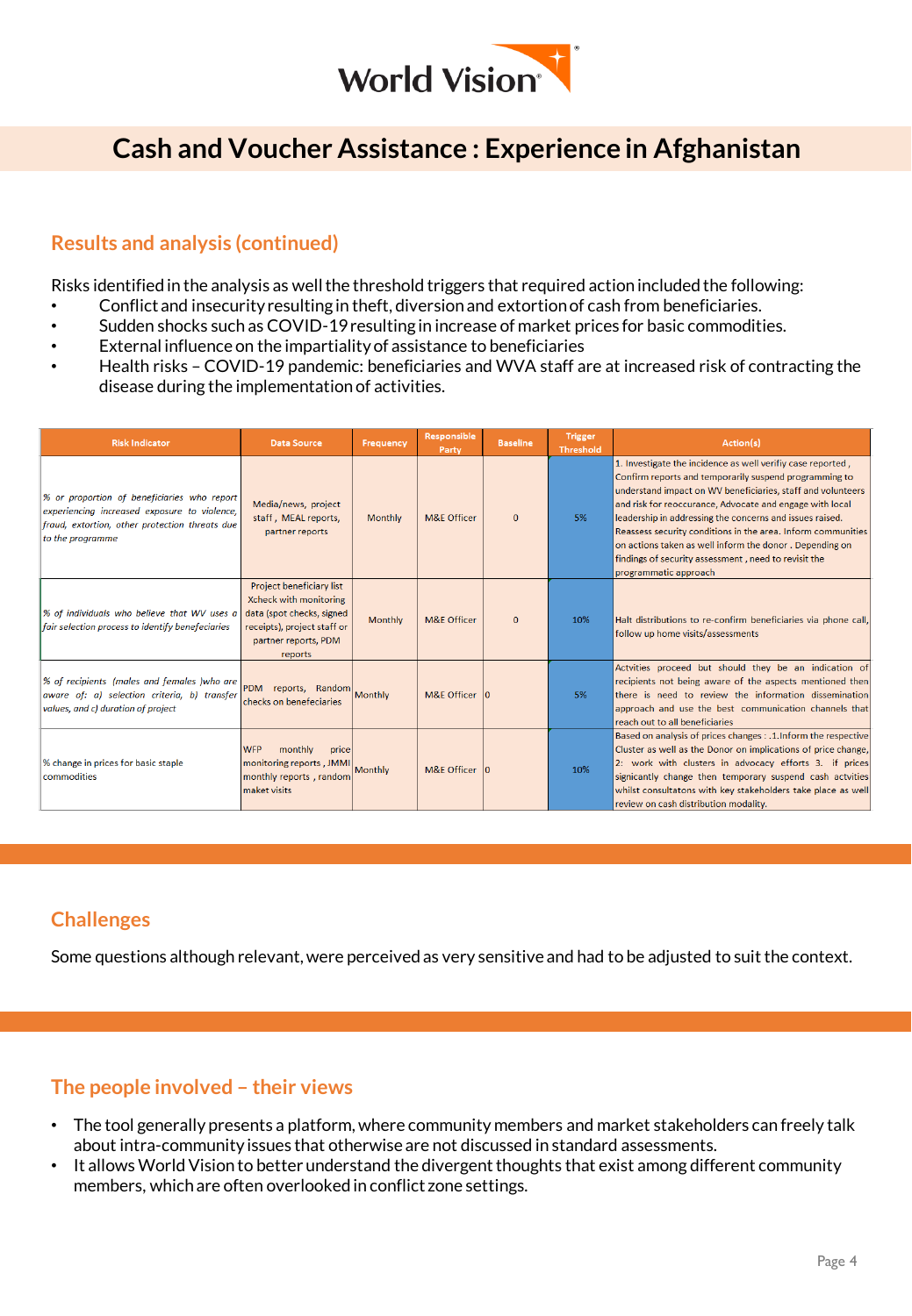#### **Lessons learnt**

#### **The tool is useful for fragile contexts because:**

- 1. It provides us with regular snapshots of current and changing humanitarian conflict contexts /phases of fragility-some of which are often overlooked by normal pre- and post-assessments and evaluations.
- 2. Intra-community relations and market dynamics are crucial aspects of CVA and may "make/break" intended project outcomes.
- 3. It also is an easy tool to use, but requires time for the field team to understand its objectives.
- 4. Allows us to use a holistic approach when analyzing the local conflict dynamics and market dynamics, making our decision processes less cumbersome.
- 5. The tool brings in a new dimension that enables project teams to have a more in-depth and intrinsic analysis of risks that can arise, triggered by market-based assistance. With the findings informing the risk analysis, the team is more mindful of such risk, develops action and monitoring plans aimed at mitigating the identified risks.

#### **Glimpse of hope during the pandemic**

Payar\*, 45, lost her husband 10 years ago in an accident, leaving her alone to care for their four children. *"My husband was a vendor," she says, "his income was enough for a simple life like most of the people in our area. My children were going to school and I was imagining a good future for them."* She looks down, lost in thought.

Payar, who has never been to school, doesn't have a job to support her kids. She managed to support her family by doing laundry and cracking pistachio for 10 years now. Although Payar struggles with costs of living, education of her children is a priority.*"I did not go to school and this is my situation. My children should study and have a betterfuture than I have."*



The worldwide spread of the COVID-19 has led to the quarantine of cities and the closure of many businesses around the world. On 24 February, the first positive case of COVID-19 was registered by Afghan Ministry of Public Health (MoPH) from Herat province. Many people who made a living from daily work lost their income due to the city lockdown and the closure of the market, and soon all their food supplies ran out. Most of them were forced to sell their valuables home appliance or borrow money from neighbors or friends to buy food. Most vulnerable households only had one time meal per day In this situation, it becomes critically important to understand how markets are functioning, who can access them and how people are able to access the basic goods and commodities they need. The CoSMAT can help capture grave risks that may impact certain cohorts of the community disproportionately to others – like female headed households – and help organizations make real-time decisionsabout necessary adjustments.

"Families who I have worked with for 10 years do not let me go their home for work due to fear from COVID-19. The markets are closed and no one even gives me pistachios to break, and this source of income shut down. For a while, with a little money saved, I was able to afford for my family, but it did not last long. I had to sell some house appliance items such as carpet, television, fan and even my children's winter clothes, to make some money," said Payar. "Conditions are getting worse every *day. If thissituation persists and I cannot have an income,we willstarve to death,"* added her.

The World Vision survey team came to her home to verify and select the most vulnerable households affected by COVID-19. Payar met the criteria and was selected for unconditional cash distribution, aiming to improve the socioeconomic situation and the integration of internally-displaced people (IDPs) and vulnerable host communities. For women like Payar,the cash meant being independent and getting back on her feet again, *"World Vision gave me 20,700* Afghani (\$270). This was a great support in the right time. With this money, I can provide the basic needs for my children. I can *buy food such asrice, flour and oil during the pandemic."(\*not real name;WVA-COMMS)*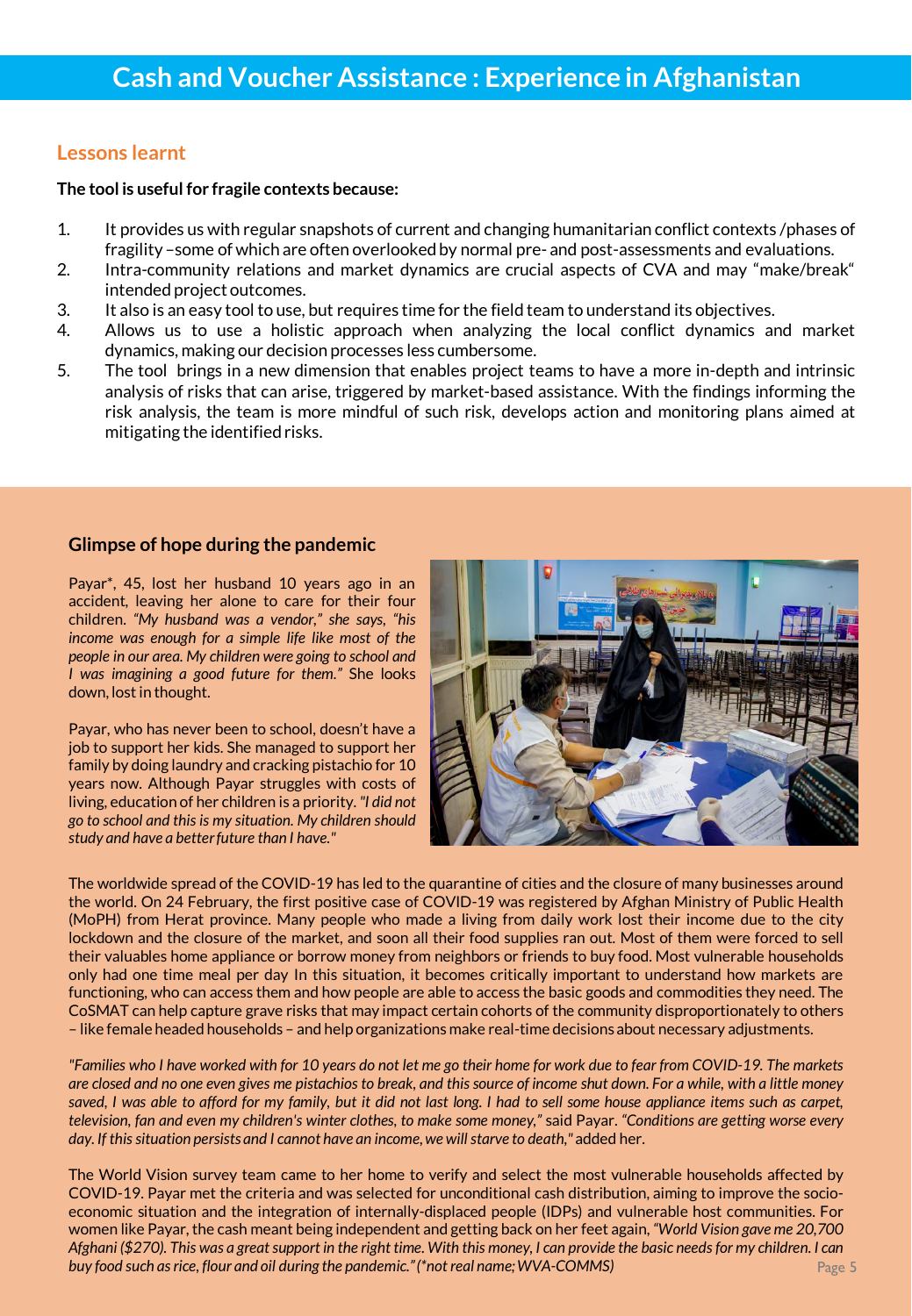

## **Cash and Voucher Assistance : Experience in Colombia**

### **Background**

The Venezuelan exodus, which began approximately in 2015<sup>1</sup>, has had important consequences for the South America region. Colombia is the main recipient of Venezuelan migrants in South America with 1.8 million<sup>2</sup> people. Norte de Santander is a department located in Western Colombia, bordering Venezuela. It ranks third in the number of migrant population (164,229<sup>3</sup> representing 9% of the total population in Colombia), only surpassed by Bogotá and Antioquia, the largest cities of the country. The department capital, Cucuta, has 711,715 inhabitants<sup>4</sup>, added to the 98,680<sup>5</sup> migrants that according to official figures live in the city. The unplanned population growth, linked with the previous economic dependence on trade with Venezuela, has generated a humanitarian crisis with economic, social, environmental and political effects in Cucuta and the surrounding municipalities of the department in Colombia.



In 2021, Cucuta ranked as the third city with the highest poverty in Colombia and in just one year (from 2020 to 2021) the rate of extreme poverty doubled<sup>6</sup>. This, in addition to the presence of organized armed groups that dispute territorial control, especially over drug trafficking routes, and the quarantine measures generated by the pandemic, has made Cucuta and its surrounding municipalities a city with a severe, complex crisis that has raised alarms in various sectors of the country.

#### **Cash and Voucher Assistance (CVA) in Colombia**

Since 2015, World Vision, with its emergency declaration due to the migration crisis, began humanitarian work in this area, especially with projects to care for migrant children. In 2018, the first CVA was provided in form of food vouchers, and later changed to multipurpose cash in 2019. In 2021, approximately 5,000 USD were distributed to 145,780 people in the department (75% of recipients were migrants and the rest vulnerable families from the host community). In 2022, World Vision has three ongoing CVA projects in the area and is implementing a unique "Cash for Education" project in Colombia.

The coordinated work with other actors has been essential for the implementation of these projects. World Vision is a member of the Interagency Coordination Group of Mixed Migratory Flows, as well as a network of Faith-BasedOrganizations, working in response to the crisis in the area.

3 Ibid.

<sup>&</sup>lt;sup>1</sup> So far, up to 6 million migrants have been registered in the country ( $\frac{https://www.r4v.info/}{https://www.r4v.info/})$ 

<sup>2</sup> Migración Colombia, 2021. Distribución de Venezolanos en Colombia. Available at: https://migracioncolombia.gov.co/infografias/distribucion-devenezolanos-en-colombia-corte-31-de-agosto-de-2021

<sup>4</sup> Departamento Administrativo de Planeación Nacional, 2018. Censo Nacional de Población y Vivienda. Available at:

https://www.dane.gov.co/index.php/estadisticas-por-tema/demografia-y-poblacion/censo-nacional-de-poblacion-y-vivenda-2018/cuantos-somos 5 Ibid.

<sup>6</sup> La Opinión, 2021. En Cúcuta La tasa de pobreza sigue en ascenso. Available at: https://www2.laopinion.com.co/economia/en-cucuta-la-tasa-de-pobrezasigue-en-ascenso-204129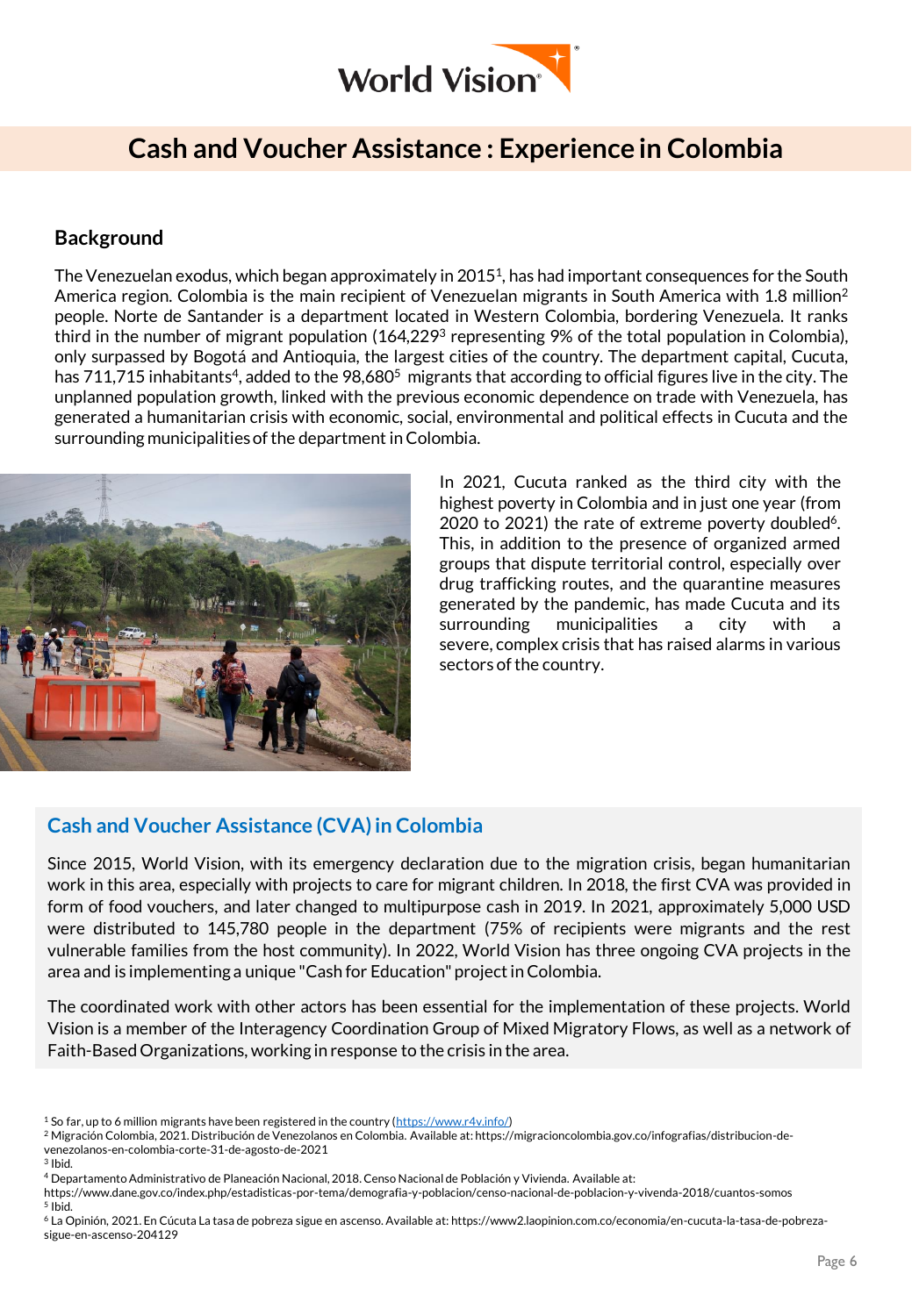### **How has the Conflict Sensitive Market Analysis Tool (CoSMAT) helped in the crisis?**

As mentioned, Norte de Santander is a complex social, economic and political area, and there are large numbers of stakeholders in the territory with different interests and objectives. In this context, there have been significant efforts of public and private institutions to understand the situation using various manuals and assessment methodologies. However, existing manuals and methodologies were insufficient to undertake a deeper analysis into the market dynamics and their relationship with and influence on existing social conflicts, local economics and family livelihoods, and the interaction of all three. This was the main information gap that CoSMAT managed to close.

In the baseline survey, local civil society and community members as well as market stakeholders and participants from the ongoing humanitarian projects in the area and World Vision staff were engaged. Interviews and focus groups discussions took place that facilitated general mapping of the situation and a report with recommendations for the operational team, in addition to identifying the main risks in the target communities and the indicators that would helpWorldVisionto monitor these risks.

Secondly, with these findings, a risk matrix was generated. The process included the participation of the management team within World Vision and religious leaders, other humanitarian actors and local authoritiesand market vendors.



The categories of the matrix are: risk, associated factors, current level of the risk, those responsible to take action as well as trigger and process indicators. So far, 31 risks have been identified, most of them derived from the analysis carried out with the CoSMAT. For example, the following are risks identified using the CoSMAT and monitored based on the identified indicators:

| <b>Risk</b>                 | <b>Indicators</b>                       | <b>Mitigation Strategy</b>              |
|-----------------------------|-----------------------------------------|-----------------------------------------|
| Incidents and complaints    | Percentage of people who say they       | Set-up of an accountability team in     |
| adequately<br>not<br>are    | feel confident that they will receive a | charge of managing the complaint and    |
| including the<br>reported,  | response to their comments or           | promoting the use of the mechanisms     |
| risk of discrimination from | complaints                              | for all stakeholders                    |
| market<br>actors<br>towards |                                         | Establishment of analysis committee     |
| clients<br>different<br>of  | Percentage of protection events and     | for severe complaints                   |
| nationalities               | incidents reported in the complaint     | Generate lessons learned reports with   |
|                             | mechanisms                              | social civil organization to learn from |
|                             |                                         | them about best practices of working    |
|                             |                                         | with communities                        |
| Vulnerability<br>the<br>in. | Number of reported information          | Definition of information management    |
| security of the information | security incidents                      | procedure.                              |
| from beneficiaries, local   |                                         | Contracting of full-time staff for      |
| partners, donors and the    | Percentage of projects implemented      | custody of the information.             |
| organization                | by World Vision with information        | Staff training on information security. |
|                             | security training.                      | Inform beneficiaries about their data   |
|                             |                                         | protection rights.                      |